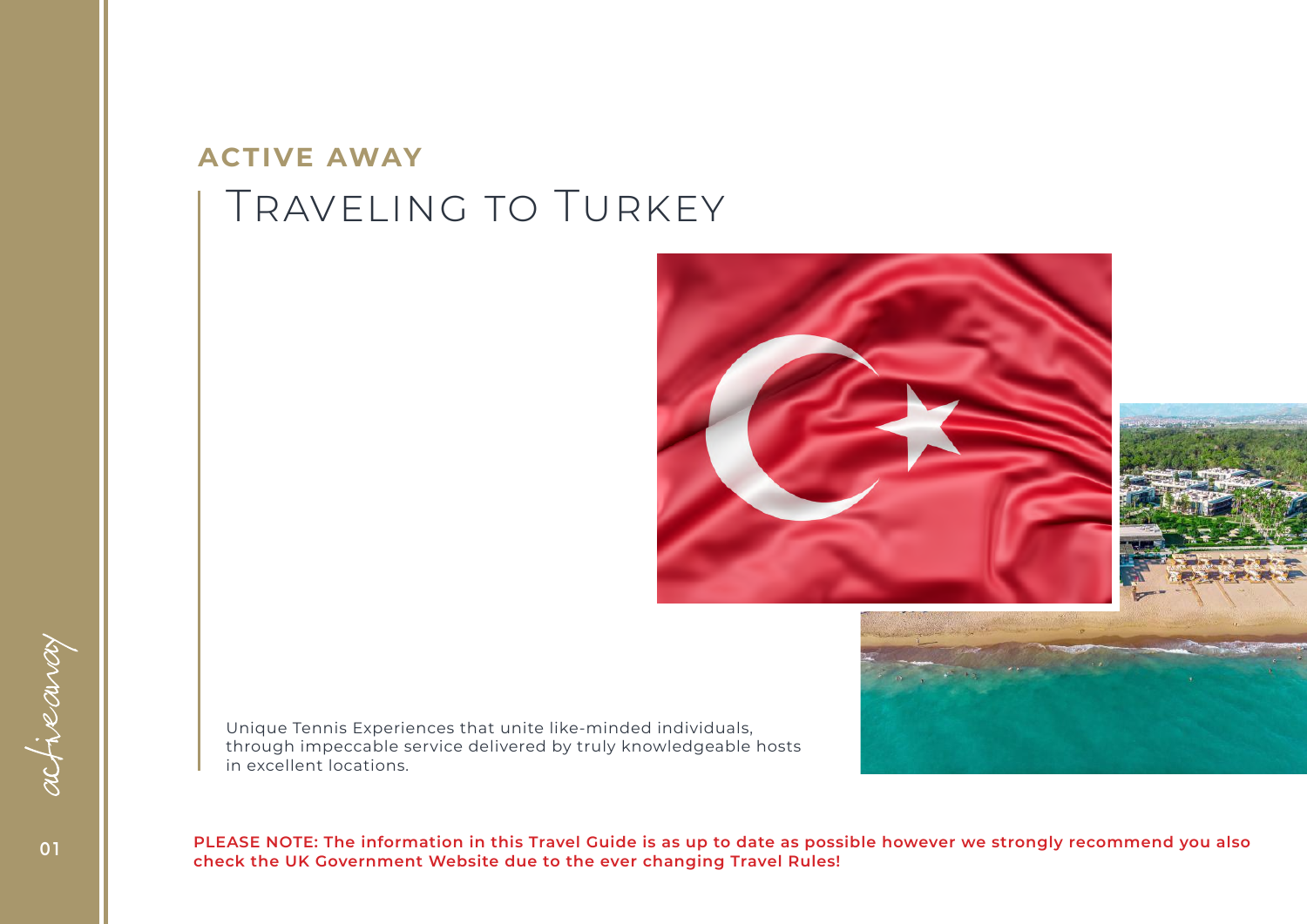# Travelling To Turkey - Vaccinated **CHECKLIST**

| <b>STEP</b>              | <b>WHAT</b>                       | How                                | <b>WHY</b>                                                                 |
|--------------------------|-----------------------------------|------------------------------------|----------------------------------------------------------------------------|
| #                        | Join the WhatsApp Group           | Click Here - Password Tennis2022   | To connect with other clients and<br>coaches on your trip                  |
| #2                       | Download your Itinerary           | Click Here                         | So you know the key timings                                                |
| #3                       | Check your Vaccine Status         | Click Here                         | Your last dose must be at least 14 days<br>before you travel               |
| #4                       | Download your Vaccine Certificate | Follow the instructions here       | You must present this when Checking In<br>at the Airport and/or on arrival |
| #5 (72hrs before travel) | Complete PLF Form                 | Click Here - (72hrs before Travel) | For entry to Turkey                                                        |
| #6                       | Purchase a Mask                   |                                    | You'll need a mask for transport within<br>Turkey                          |

activancy **0 2**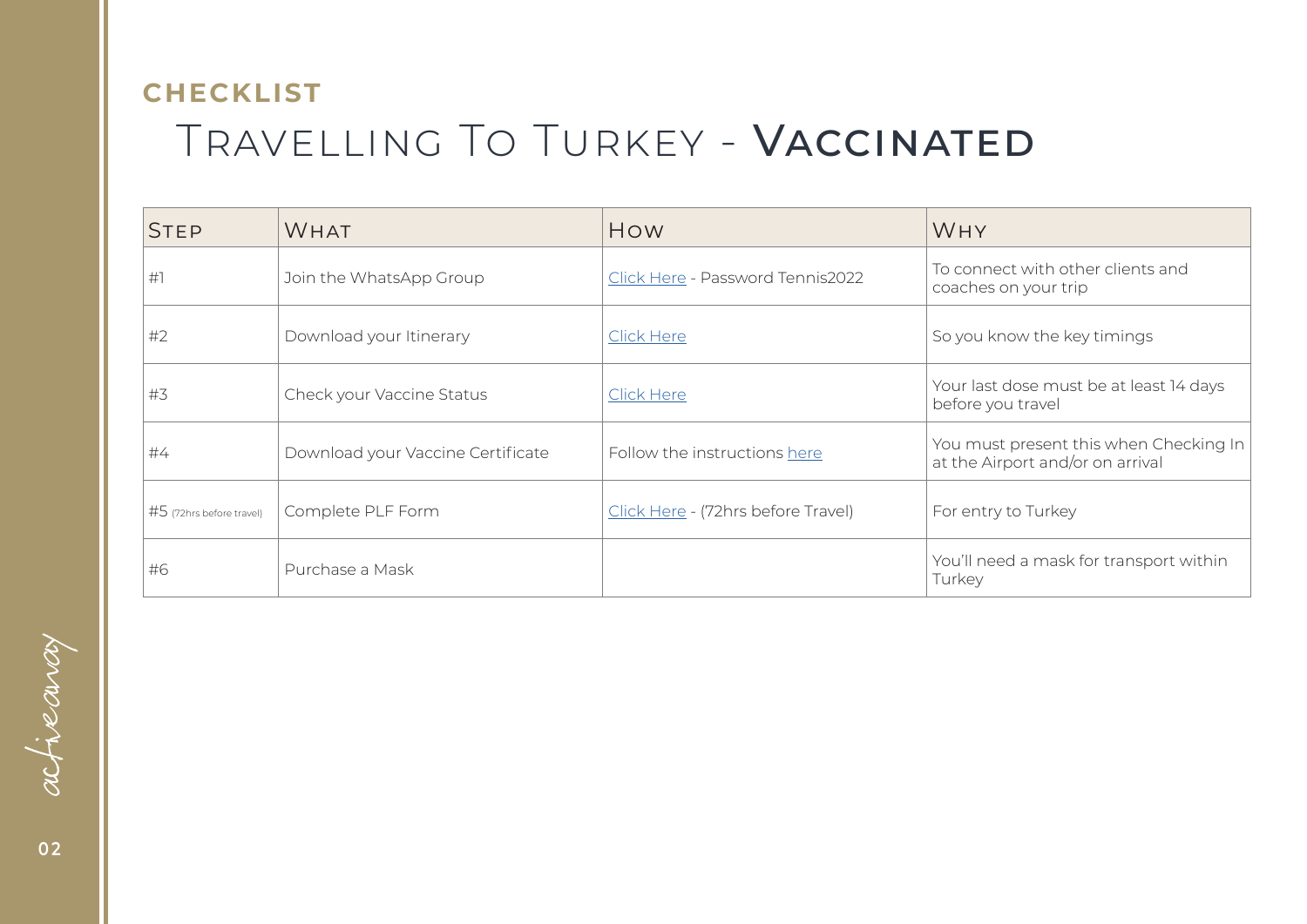# Travelling To Turkey - Not Vaccinated **CHECKLIST**

| <b>STEP</b>                  | <b>WHAT</b>                    | How                                                        | <b>WHY</b>                                                |
|------------------------------|--------------------------------|------------------------------------------------------------|-----------------------------------------------------------|
| #1                           | Join the WhatsApp Group        | Click Here - Password Tennis2022                           | To connect with other clients and<br>coaches on your trip |
| #2                           | Download your Itinerary        | Click Here                                                 | So you know the key timings                               |
| $\#$ 3 (72hrs before travel) | Complete PLF Form              | Click Here - (72hrs before Travel)                         | For entry to Turkey                                       |
| #4 (72hrs before travel)     | Complete Negative Antigen Test | Click Here - The test must be taken<br>48hrs before travel | For entry to Turkey                                       |
| #5                           | Purchase a Mask                |                                                            | You'll need a mask for transport within<br>Turkey         |

activancy **0 3**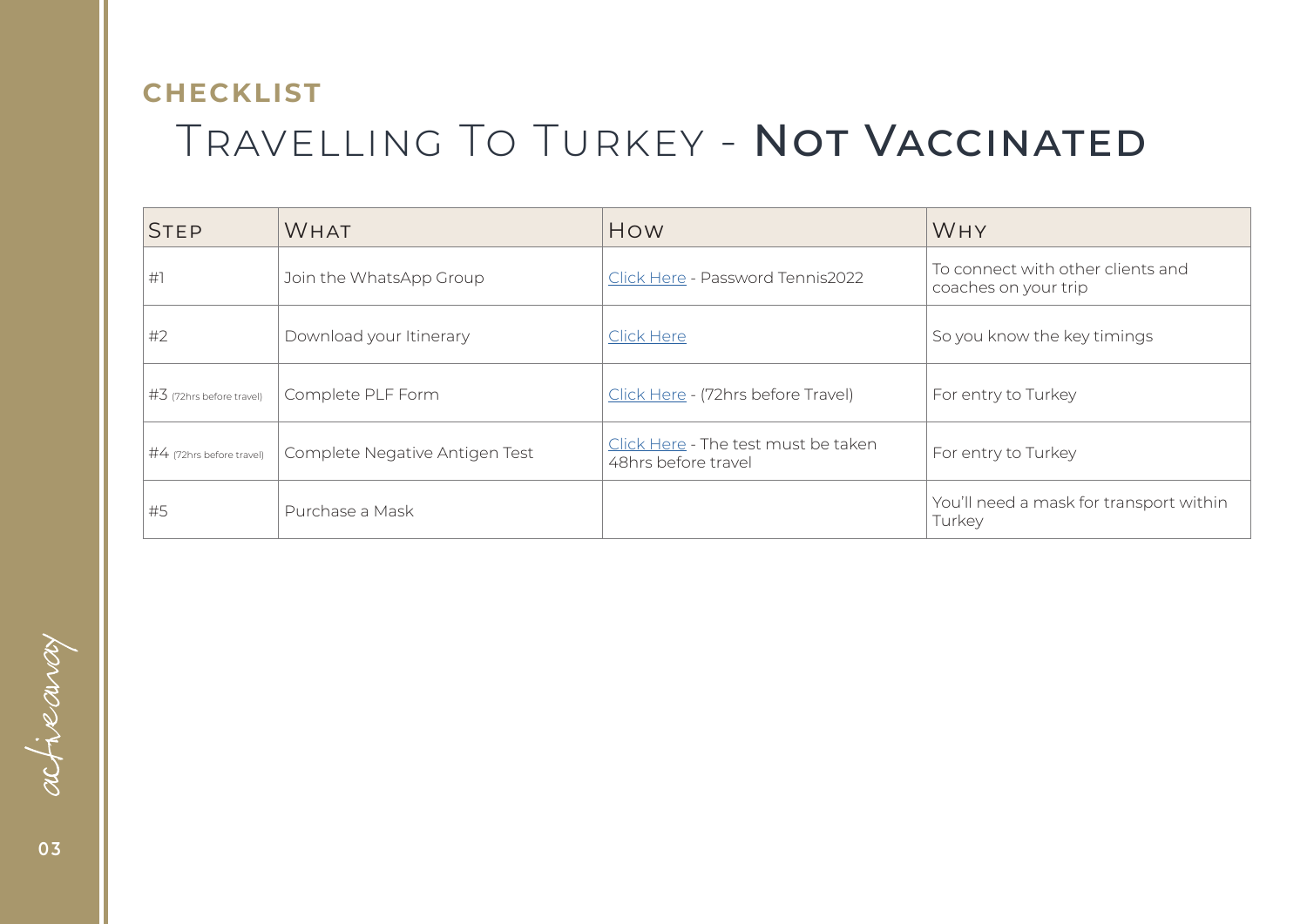## Travelling Back To The Uk **CHECKLIST**

No documentation is required to travel back to the UK regardless of your vaccination status.

activancy **0 4**